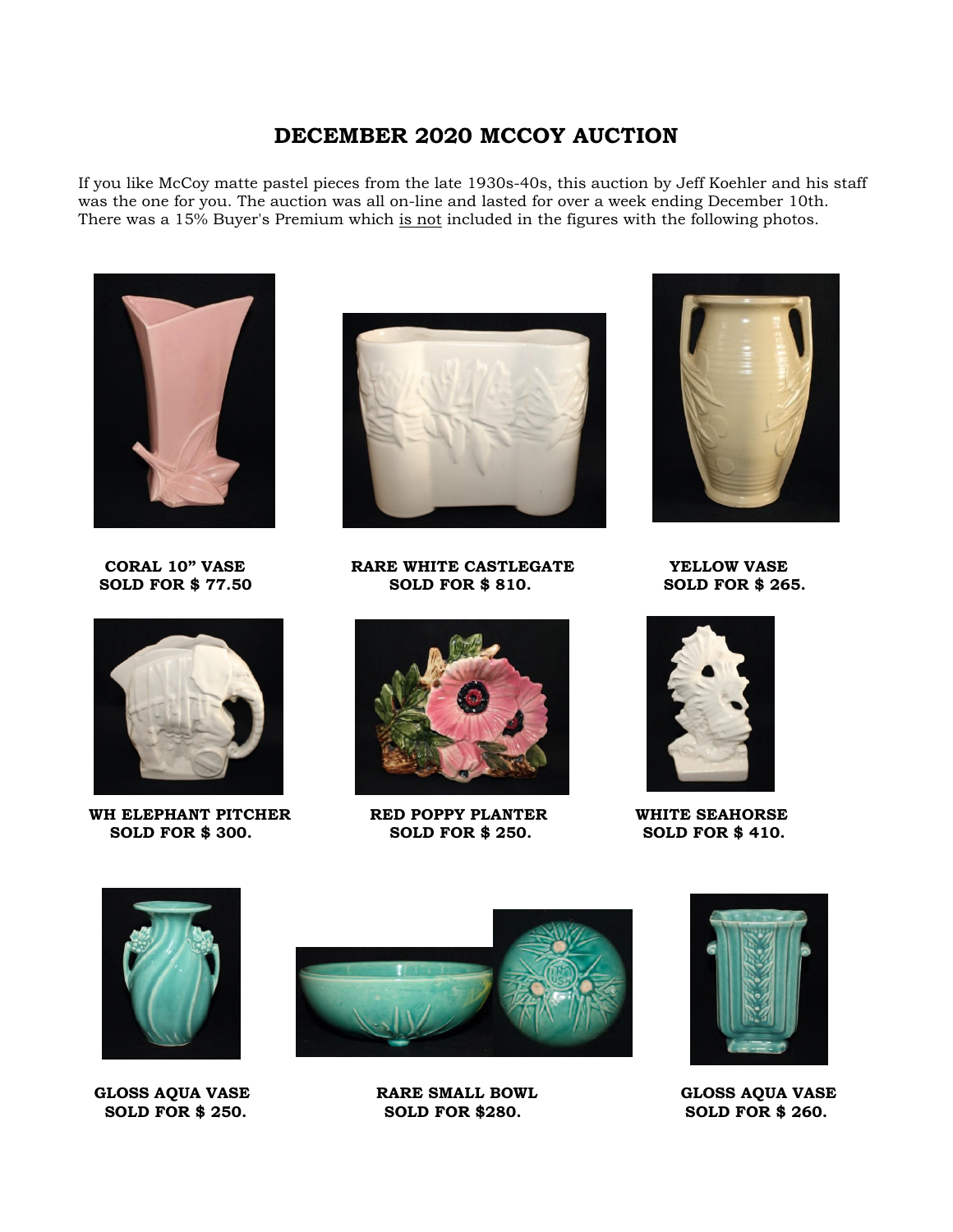

**SOLD FOR \$82.50** 



**BLUE 8 INCH VASE GL AQUA GLOVE VASE YELLOW VASE BURGUNDY VASE SOLD FOR \$82.50 SOLD FOR \$67.50** 







 **GLOSS AQUA FISH BROWN PELICAN WHITE WITCH BROWN KNOMME SOLD FOR \$ 310 SOLD FOR \$ 540 SOLD FOR \$ 360 SOLD FOR \$ 360** 











WHITE CAT **ROSE PIGEON** YELLOW HANDS ROSE FISH<br>
ULD FOR \$ 295 SOLD FOR \$ 82.50 SOLD FOR \$ 52.50 SOLD FOR \$ 105 **SOLD FOR \$ 295 SOLD FOR \$ 82.50 SOLD FOR \$ 52.50** 







**SOLD FOR \$ 210.** 



GLOSS AQUA PITCHER WHT BTRFLY WALLPOCKET WHITE HOBNAIL JAR<br>
SOLD FOR \$ 210. SOLD FOR \$ 200. SOLD FOR \$ 310.

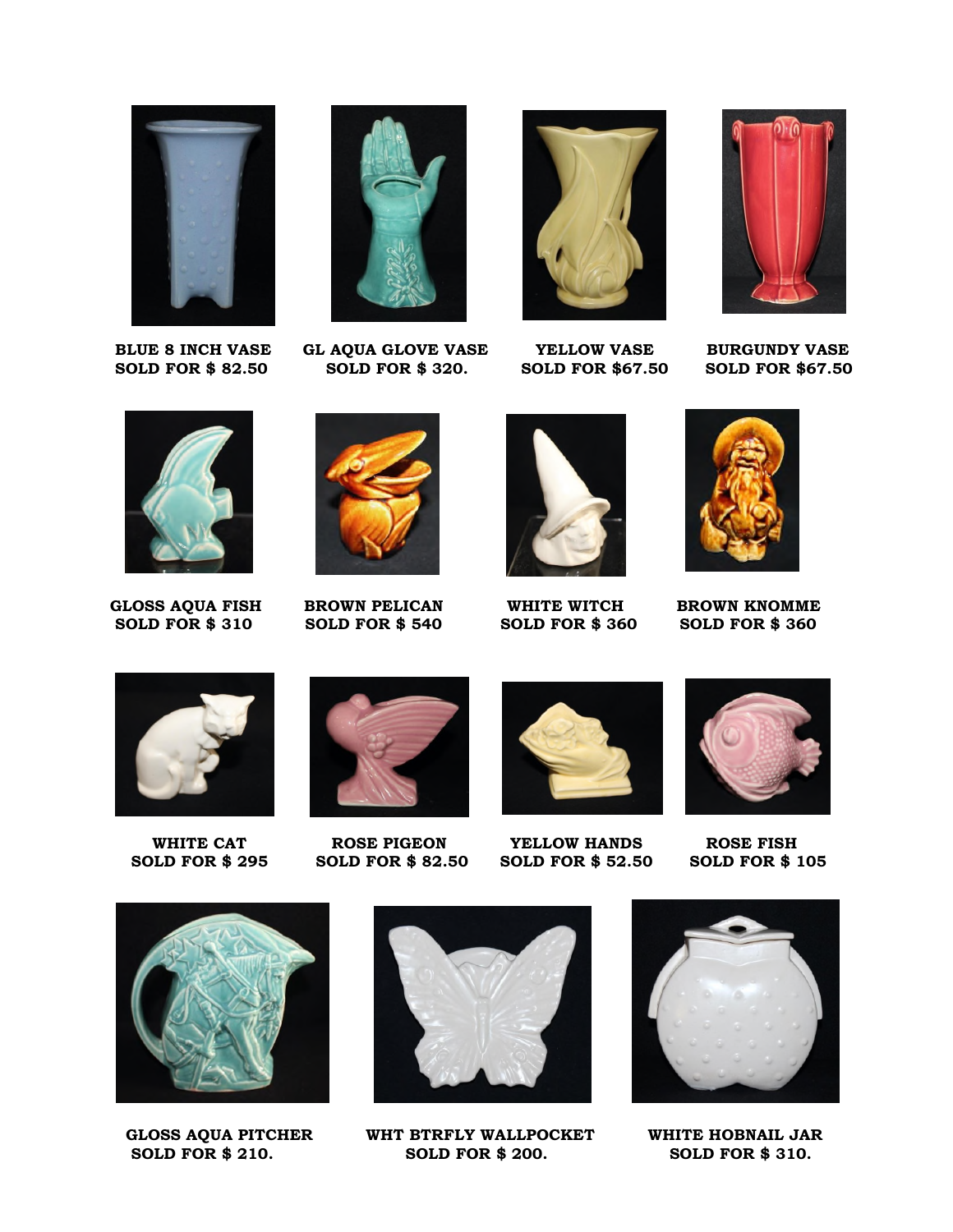

**SOLD FOR \$ 105.** 



**RARE HIBNAIL JARD** 6 INCH YELLOW POT GLOSS AQUA JARD SOLD FOR \$ 100







 **SOLD FOR \$ 210. SOLD FOR \$ 120. SOLD FOR \$ 205** 



GRAPES PLANTER SET OF 6 SHOESS RARE BLUE PLANTER





**RABBIT PLANTER SET OF CORNUCOPIAS DUCK PLANTER SOLD FOR \$ 200. SOLD FOR \$ 120. SOLD FOR \$ 155**